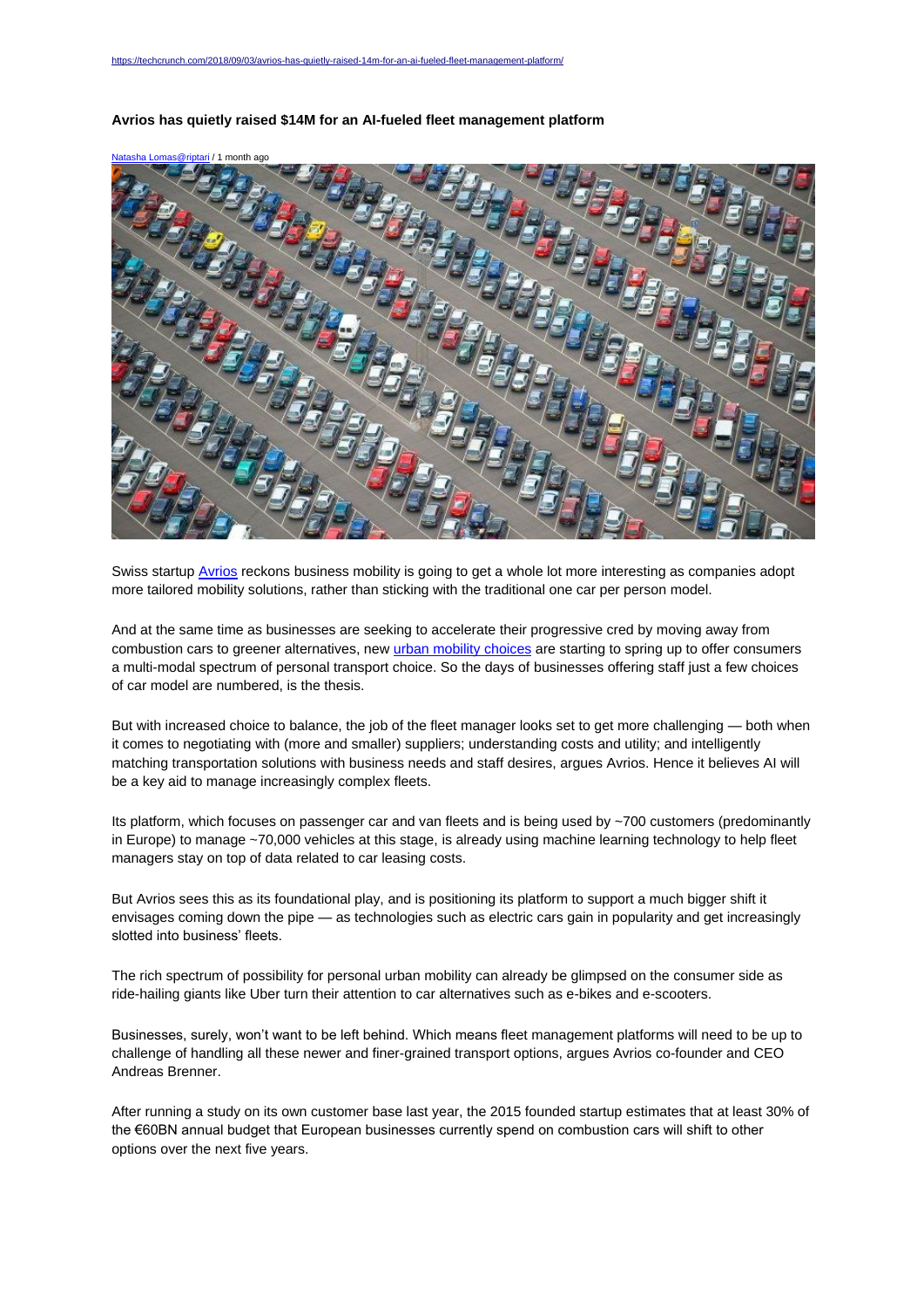Its findings also suggest the vast majority of businesses (80%) are currently managing the looming shift in spreadsheets and Access databases — hence Avrios spying an opportunity to step in and support the disruptive market evolution. (And claiming spreadsheets as its main competitor.)

The initial play for its fleet management SaaS platform was also a supporting role (it launched as a dashboard in 2015, but was calling itself a platform by fall 2017), with the team building a system to ingest and process invoices and leasing documents for fleet managers, which Brenner says it has now almost entirely automated.

"You wouldn't believe but, for example, almost none of the large leasing companies have APIs to import invoices or leasing data — so we essentially had to build a system where we would be able to process these contracts and invoices," he tells TechCrunch.

"In the early days it all started out manually. But now we can process 99% of the documents fully automatically and this is not just the normal structured form recognition — it's a true kind of AI system that we're using. So that's where most of the magic is happening."

"The unique thing that we're able to do is that we're the only platform that's able to help our customers import all of the unstructured data from multiple languages. And that's a lot of information that's necessary for fleet management, and that saves a lot of time," he adds.

What he sees coming down the road is more exciting than tech that can automatically ingest French PDF invoices though — howsoever handy that might be — as businesses shift their policies to be able to accommodate a more richly fragmented mobility mix.

Another bit of research it carried out was to look at its customer data to consider how vehicles are currently being used — by looking at mileage and vehicle type — to "deduct the use-case of the vehicle", as Brenner puts it.

"Our assumption is that any vehicle that isn't driving a lot or isn't carrying goods doesn't make sense from an economic perspective — and is kind of the prime candidate for replacement by other options. At the very least by an electric car," he suggests. "If I have a car that I'm only driving in the city for 10-20km a day it absolutely doesn't make sense from an economic perspective to have that be a combustion car."

That's how they got to that 30% predictive shift away from combustion cars over the next five years.

They found customers were already implementing car policies that added electric vehicles to their mix ("the more progressive companies are even enforcing a certain share of electric vehicles in their 2019 car policies", he says).

They also found a "big demand" for corporate car sharing — so the platform offers a booking module to cater to that.

Even more excitingly, they found that some customers were already piloting even greater flexibility — such as offering e-bikes to their staff.

"They're really thinking hard about how to use all of the new possibilities to further drive employee motivation and retention," Brenner suggests, arguing that offering staff multi-modal mobility options could be seen as an attractive corporate benefit. "And even expand the addressable groups of their current mobility policy."

"It can be pretty motivating if, as an intern, you get access to an electric bicycle," he continues, adding: "These are the kinds of things that we see our customers wrapping their heads around."

That said, this level of flexibility is only at pilot stage in Europe at present now though.

But he "definitely" sees the European fleet market including electric vehicles in its car policies next year. And, beyond that, there's potentially all sorts of mobility twists coming down the pipe in the next several years.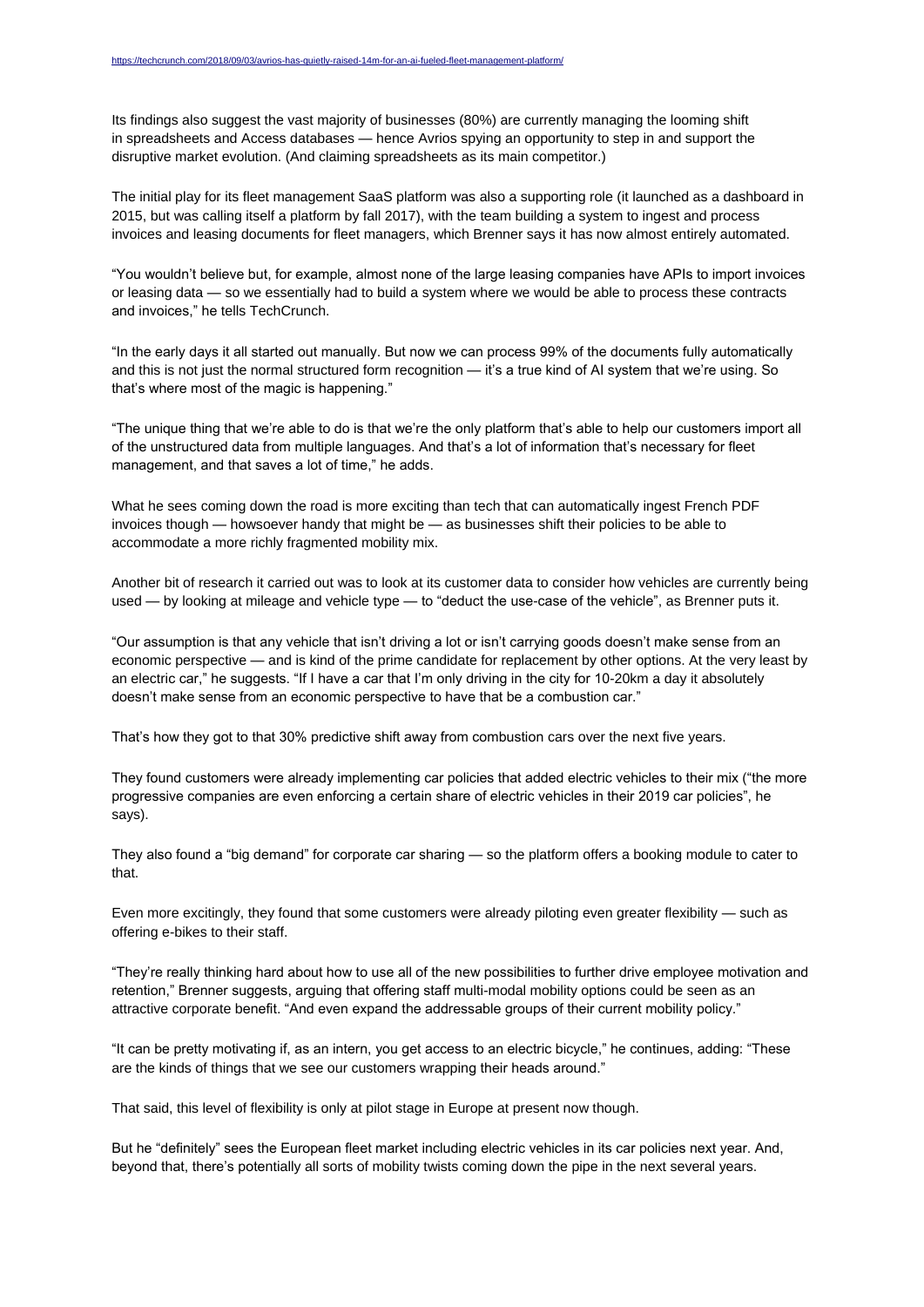"The more creative or advanced options we see more pilots happening in 2019 — and then we think, based on the results of those, we'll see more disruption in 2020," he ventures, fleshing out the challenges that this will create for fleet managers.

"If you would put yourself in the shoes of a fleet manager, what you used to do is you used to have… typically two, three large preferred leasing providers. With those you would negotiate terms so that your employees could then choose from typically… 15 models plus some equipment options. That's what it used to be and that was already considered complex, given all the different maintenance options, financing options etc available. And that's the first problem we help our customers solve — to understand how is their car policy working?

"But as soon as you add more specialized, smaller suppliers you're really faced with less volume negotiation. You're faced with additional overhead. You're faced with additional number of suppliers, and that's what we see happening — if you look at the rental car companies they're offering ever more specific offerings for individual use cases, if you look at shared mobility they're offering ever more specific offers for specific use cases. And as a fleet manager if you want to somehow provide all that for your employees, for you it just means an explosion of the number of contracts you have to maintain, an explosion of the number of options you have to put into your mobility policy, and that's an explosion in the complexity of decision making and also in kind of delivery to your employees.

"So that's what it means for fleet managers — and that's what we're helping them with: The cost control, and also the delivery to the employees so they can book a pool car directly through our platform, they can order a leased car, a rental car directly through our platform. So that it all automatically aligns with the policy."

The company claims its platform helps customers reduce their fleet administration overhead by 30% now and their fleet cost by up to 10%, as well as touting additional benefits around data privacy, and compliance with environmental and owner's liability laws.